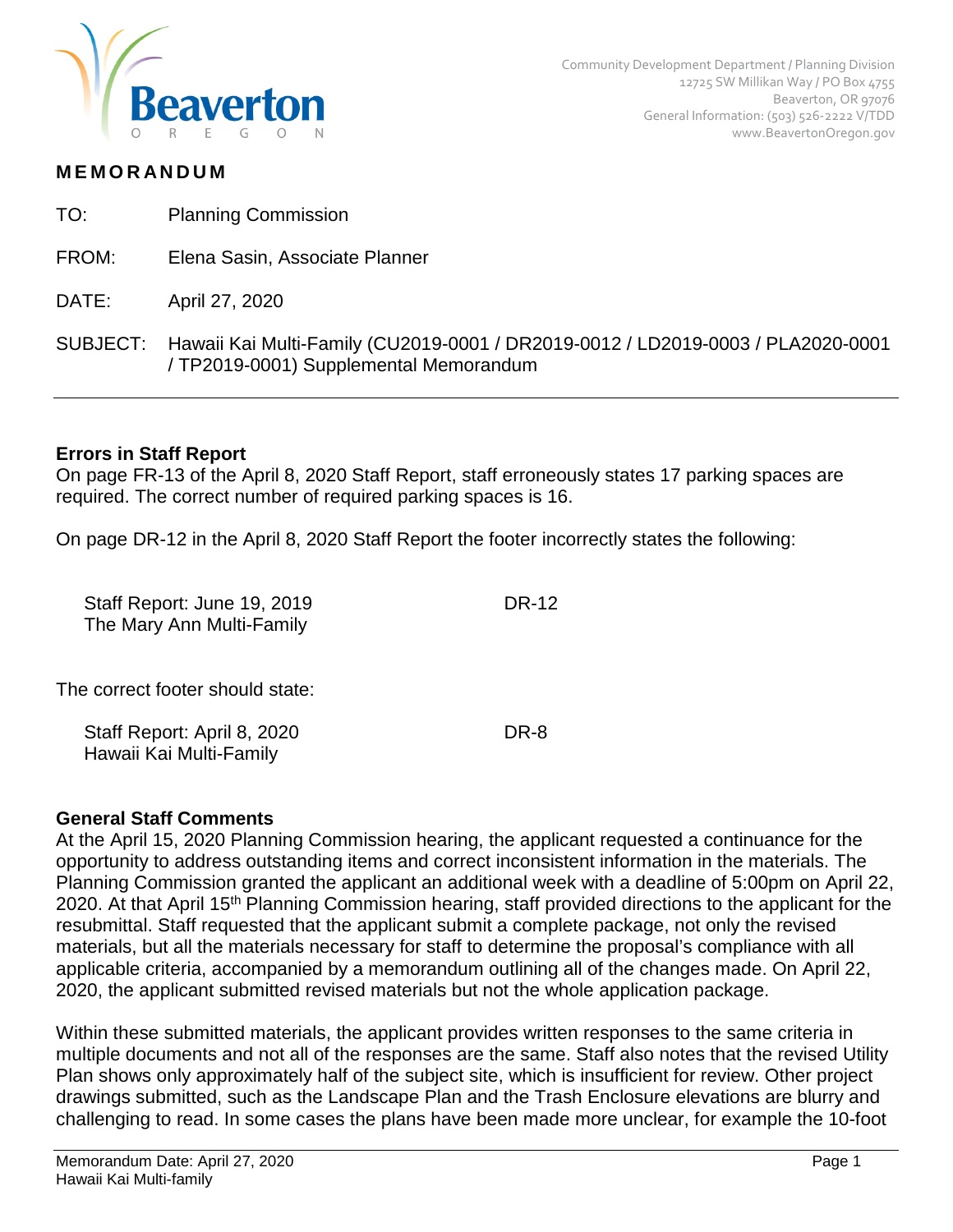setback from the southern property line is now pointing to an incorrect location. Additionally, the plans include symbols and numbers that have no explanation or indication of what they represent, for example two circles east of the ADA stall with the measurement "2.5" inside of them.

The applicant submitted a revised Chapter 20 narrative but did not update the response to the maximum height and still states, "The proposed development has 34.6 foot high structure including the needed parapet wall (for flat roofs)". The applicant's elevations submitted on April 22, 2020 show a maximum height of 33.56 feet. While both heights are within the permitted height in the NS zone, the information remains inconsistent. In review of the applicant's revised materials, staff also noticed that the front setback on the plans is actually 26 feet rather than the 20 feet stated by the applicant in the Chapter 20 written narrative. Again, although the stated setback and the setback shown on the plans meet the development standard, the applicant has not corrected conflicting information.

The following findings are not a result of a comprehensive re-evaluation of the proposal. The applicant's memorandum, submitted on April 22, 2020, states:

"The focus of these additional documents, other than to clarify and make consistent where needed and make the horizontal plans more readable, is to respond to specific items that are listed in the Staff Report/Memo as non-approved. Those items approved, approved with conditions or not applicable are not the focus of the additional documents."

Therefore, staff's revised findings are primarily limited to the issues addressed by the applicant.

## **FACILITIES REVIEW; SECTION 40.03**

Page FR-5:

*D. The proposed development is consistent with all applicable provisions of Chapter 60 (Special Requirements) and all improvements, dedications, or both, as required by the applicable provisions of Chapter 60 (Special Requirements), are provided or can be provided in rough proportion to the identified impact(s) of the proposed development.* 

### Staff Finding in April 15, 2020 Supplemental Memo:

The proposal includes 90-degree parking stalls with a dead end. Drawings provided in Section 60.30.15 of the Development Code outline the parking lot design requirements. Two-way, 90 degree, dead-end parking lots must provide a five-foot deep backing area at the dead-end to allow vehicles to exit the parking lot. The applicant's plans show that the proposed backing area is approximately 3.5 feet in depth and therefore does not meet the standard. Any change from the numerical requirements contained in Section 60.30. (Off-street Parking) are subject to review under the Major Adjustment application, which the applicant has not submitted.

### **Therefore, staff find the criterion has not been met**.

Revised Staff Finding for April 27, 2020 Supplemental Memo:

The applicant's revised plans, received April 22, 2020, show a five-foot deep backing area.

### **Therefore, staff find the criterion has been met**.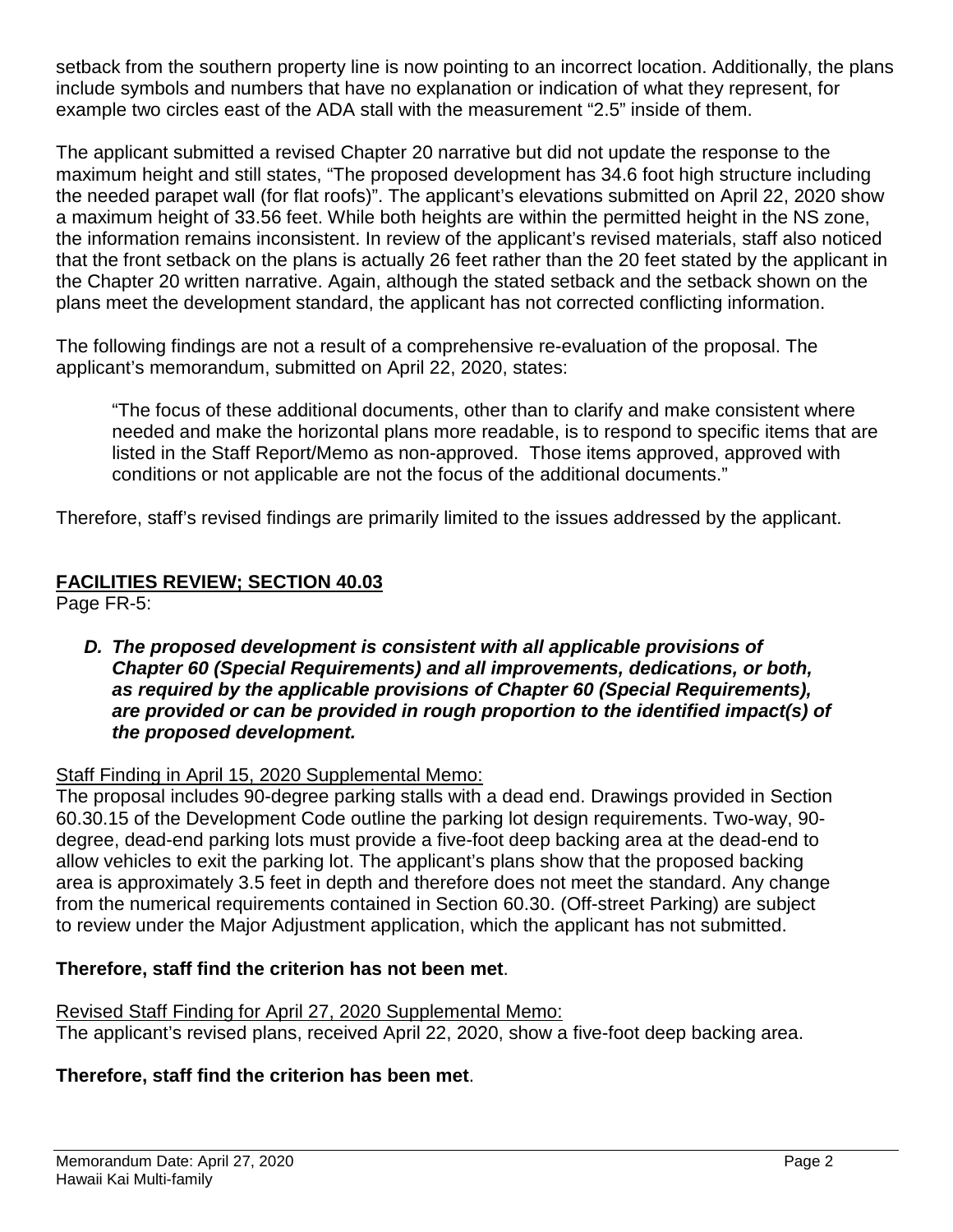## Page FR-7

*E. Adequate means are provided or can be provided to ensure continued periodic maintenance and necessary normal replacement of the following private common facilities and areas, as applicable: drainage facilities, roads and other improved rights-of-way, structures, recreation facilities, landscaping, fill and excavation areas, screening and fencing, ground cover, garbage and recycling storage areas, and other facilities not subject to maintenance by the City or other public agency.*

## Staff Finding in April 8, 2020 Staff Report:

The applicant states that the proposed facilities will be owned and maintained by the apartment complex owners. The applicant's plans indicate that a retaining wall is proposed to cross property lines between the subject site and the lot to the east (1S114BA01501). The Facilities Review Committee recommend a condition of approval requiring the applicant to submit a maintenance agreement specifying the maintenance responsibility of the proposed retaining wall, prior to final plat.

## **Therefore, the Committee finds that by meeting the conditions of approval, the proposal meets the criterion.**

## Staff Finding for April 27, 2020 Supplemental Memo:

The applicant states that the proposed facilities will be owned and maintained by the apartment complex owners. The applicant's plans indicate that a retaining wall is proposed to cross property lines between the subject site and the lot to the east (1S114BA01501). The Facilities Review Committee recommend a condition of approval requiring the applicant to submit a maintenance agreement specifying the maintenance responsibility of the proposed retaining wall, prior to final plat.

However, the applicant's plans do not show the boundaries of a required 15-foot wide easement near the northern property line. Per staff's measurements, the trash enclosure appears to encroach in on the easement by about 3 feet. This part of the trash enclosure would have to be removed. With this removal of a portion of the trash enclosure, it is unclear whether or not the remaining area is sufficient to serve the development. Alternatively, the applicant could move the enclosure but without knowing where the enclosure would be moved to, affirmative findings regarding the maintenance of the facility cannot be made.

### **Therefore, staff find the criterion has not been met**.

### Page FR-9

*J. Grading and contouring of the development site is designed to accommodate the proposed use and to mitigate adverse effect(s) on neighboring properties, public right-of-way, surface drainage, water storage facilities, and the public storm drainage system.*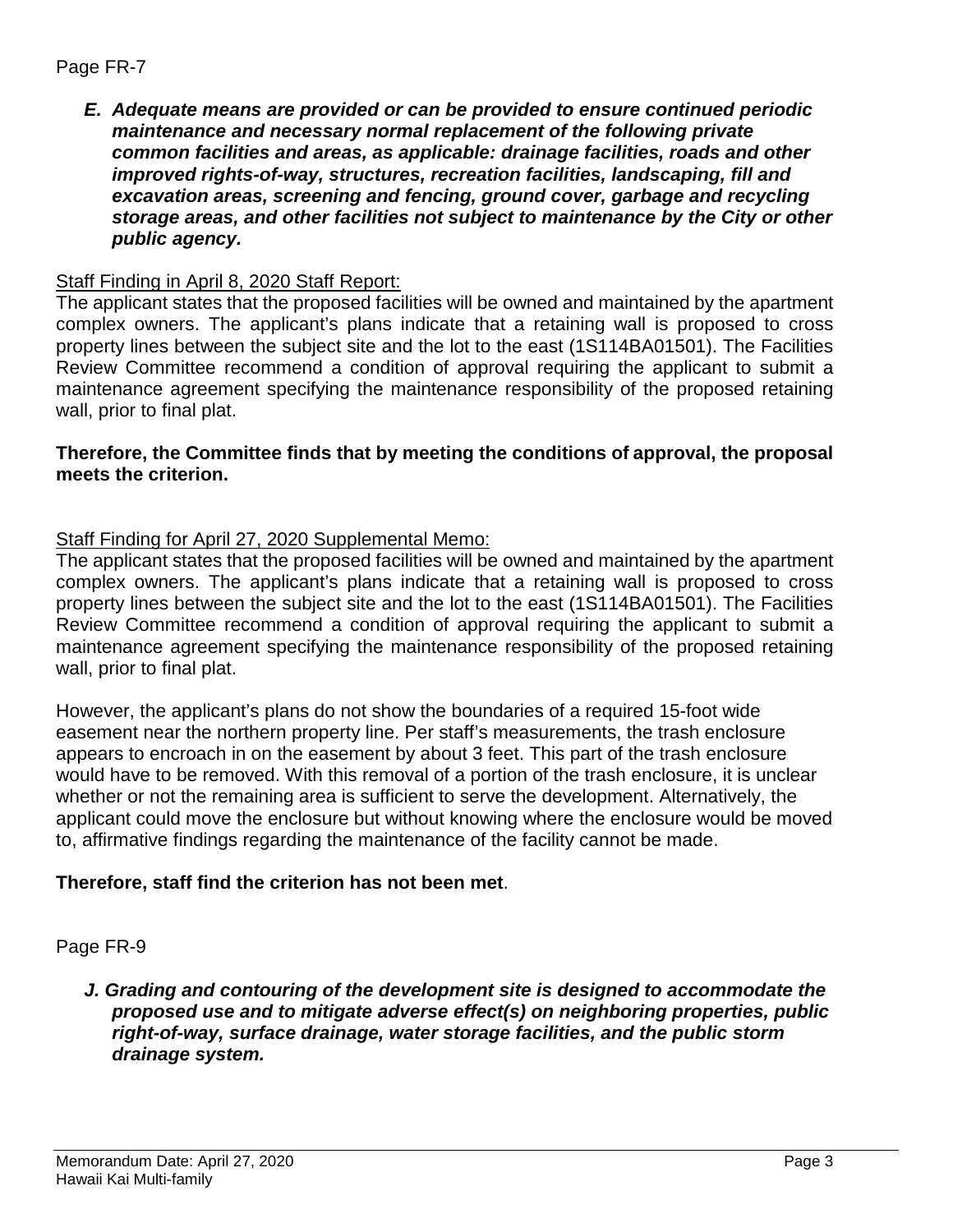# Staff Finding in April 8, 2020 Staff Report:

The applicant states that the proposed improvements meld into existing adjacent improvements improving storm drainage conditions, flood plain issues of grading and traffic conditions where possible and add waterline improvements to the West Slope Water District.

The applicant's grading plan is difficult to read and therefore compliance with Facilities Review criterion J and other grading standards cannot be determined. Without the ability to determine if the proposed grading complies with Development Code standards, affirmative findings cannot be made.

## **Therefore, the Committee finds that the proposal does not meet the criterion for approval.**

### Revised Staff Finding for April 27, 2020 Supplemental Memo:

The applicant has provided a revised grading plan (received on April 22, 2020). Although changes have been made to the applicant's grading plan, the applicant's grading plans remain unclear. Proposed contours appear to be disconnected in areas and the applicant does not show existing grades directly north, east or south of the site. This information is necessary to understand how the proposed grades may affect the neighboring properties. As the plans are still difficult to read, compliance with Facilities Review criterion J and other grading standards cannot be determined.

## **Therefore, the Committee finds that the proposal does not meet the criterion for approval.**

Page FR-10

## *L. The application includes all required submittal materials as specified in Section 50.25.1 of the Development Code.*

# Staff Finding in April 8, 2020 Staff Report:

The application was submitted on January 31, 2019. The applicant deemed the application complete on July 30, 2019. In the review of the materials during the application review, the Committee finds that all applicable application submittal requirements, identified in Section 50.25.1 are not contained within this proposal. The applicant has not provided sufficient and/or consistent evidence in the application materials needed to determine compliance with applicable criteria, such as setbacks and grading.

### Revised Staff Finding for April 27, 2020 Supplemental Memo:

The applicant's revised materials, submitted on April 22, 2020, are insufficient and/or inconsistent, therefore the applicant has not provided all required materials as specified in Section 50.25.1 of the Development Code.

## **Therefore, the Committee finds that the proposal does not meet the criterion for approval.**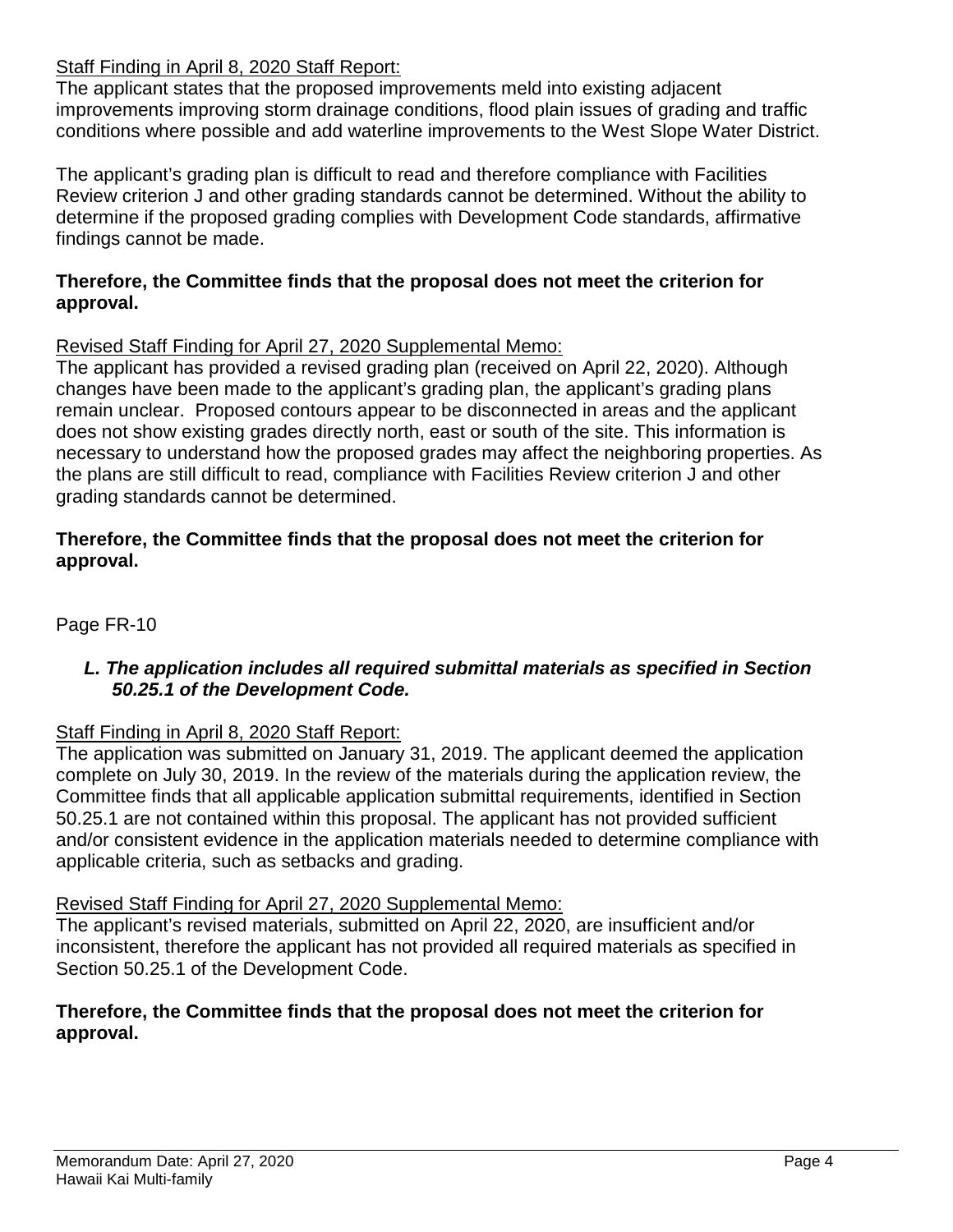# **NEW CONDITIONAL USE APPROVAL CRITERIA; SECTION 40.15.15.3.C**

Page 9 of the April 15, 2020 Staff Supplemental Memo

Staff Finding in April 15, 2020 Memo: Staff notes that while the applicant has been able to show compliance with Criteria 3, 5 and 6 they have not shown compliance with the Facilities Review approval criterion to which the Conditional Use request is also subject. Staff's recommendation of Denial of CU2019-0001 has not been modified.

Revised Staff Finding for April 27, 2020 Memo: The applicant did not provide revised responses to any of the Conditional Use approval Criteria, nor did the applicant resubmit the written responses to the Comprehensive Plan goals and policies. The applicant did however, make edits to the April 8, 2020 staff report, received on April 22, 2020, in which the applicant refer to staff's revised findings for criteria 3, 5 and 6 in staff's April 15, 2020 memo. The applicant did not address staff's finding in the April 15, 2020 memo that the Conditional Use is also subject to the Facilities Review criteria. Therefore, because the applicant has not been able to demonstrate compliance with all applicable Facilities Review criteria, as previously mentioned herein, staff's recommendation of Denial of CU2019-0001 has not been modified.

# **DESIGN REVIEW THREE; SECTION 40.20.15.3.C**

# Page DR-2:

*6. For proposals meeting Design Review Three application Threshold numbers 7 or 8, where the applicant has decided to address a combination of standards and guidelines, the proposal is consistent with all applicable provisions of Sections 60.05.15 through 60.05.30 (Design Standards) except for the Design Standard(s) where the proposal is instead subject to the applicable corresponding Design Guideline(s). [ORD 4531; March 2010]*

# Staff Finding in April 8, 2020 Staff Report:

The proposal meets Design Review Three threshold number 8. Staff cites the Design Review and Guidelines Analysis at the end of this Design Review section, which evaluates the project as it relates the applicable Design Review Standards and Guidelines found in Section 60.05 of the Development Code. Staff reviews each Standard and Guideline with respect to the applicability of the Standard or Guideline to the project, the applicant's response, and illustrative representation of the proposal. Staff provides an evaluation of the proposal in relation to the Standard or Guideline and a statement as to whether the Standard or Guideline is met below. Staff finds that the proposal does not meet the following Design Standards and a corresponding Design Guideline has not been addressed:

- 60.05.15.3 (Weather Protection)
- 60.05.20.2.A-D (Screening)
- 60.05.20.3.F (Minimum Paving Width)
- 60.05.25.3.A (Landscape Area)
- 60.05.25.3.B (Active Open Space)
- 60.05.25.3.J (Alternative Active Features)
- 60.05.25.10 (Grading)
- 60.05.25.13 (Landscape Buffer Width)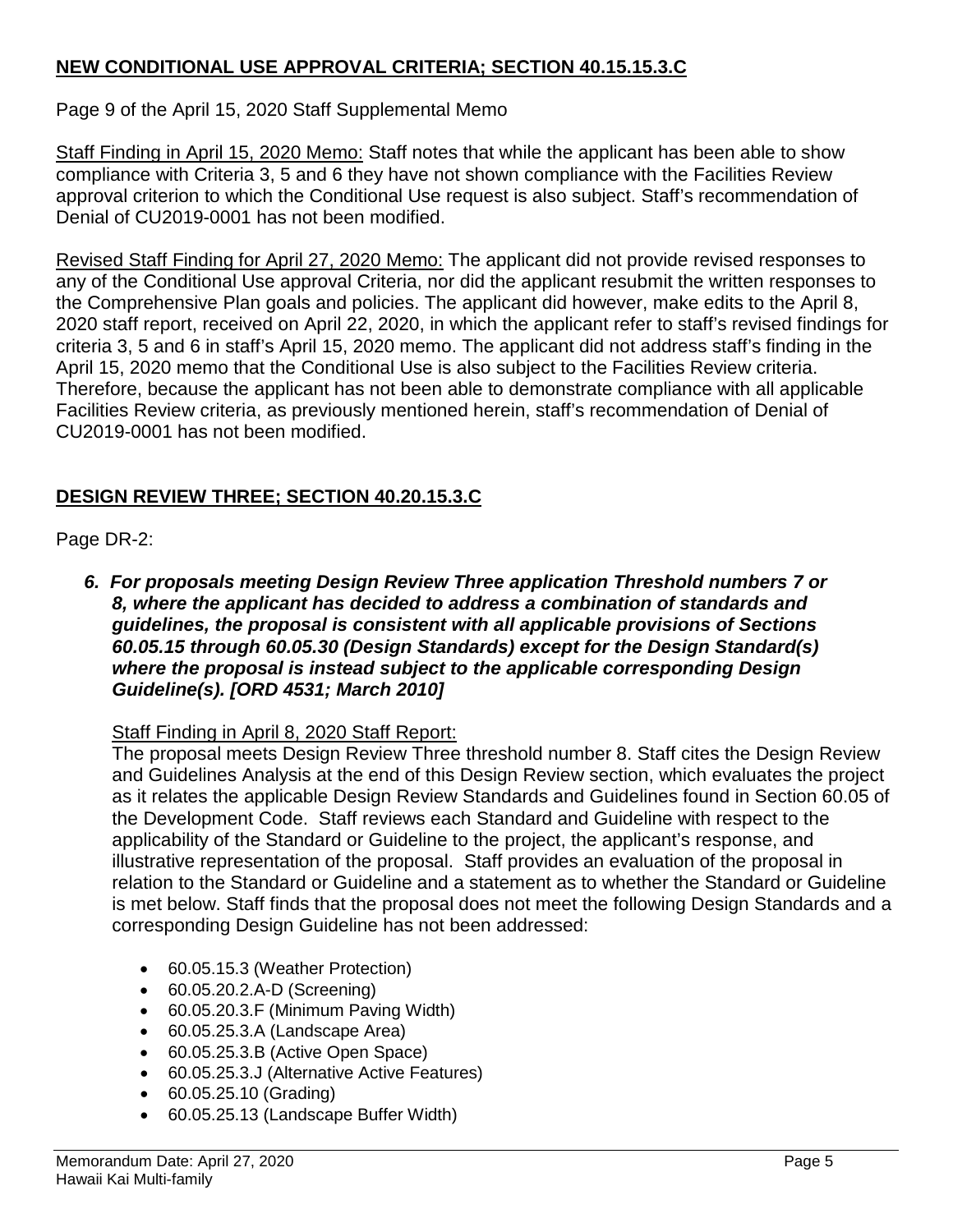The applicant has requested certain Design Guidelines be addressed since their correlating Design Standard could not be met. Based on the evaluation of the proposal and the supporting information provided by the applicant, staff find that the proposal does not meet the following design guidelines:

- 60.05.35.1.B (Articulation & Variety Visual Interest)
- 60.05.35.1.C (Articulation & Variety Vertical Elements)
- 60.05.35.1.D (Articulation & Variety Pedestrian Scale & Orientation)
- 60.05.35.1.E (Articulation & Variety Architectural Features)
- 60.05.45.7.A (Fences & Walls Durable Materials)

## **Therefore, staff finds that the criterion is not met.**

### **DESIGN REVIEW STANDARDS:**

**Section 60.05.15.3** Weather protection for primary entrance.

## Staff Finding in April 8, 2020 Staff Report:

The applicant states that the primary entrances are covered and treated as a permanent architectural feature with shed roofs that are 4 feet deep and 8.5 to 10.75 feet wide. However, the applicant's submitted architectural elevations or site plan do not show any weather protection for primary entrances. The applicant's exterior materials board includes an image of the proposed buildings, however this image does not include dimensions or a scale of this covered area, therefore staff is unable to evaluate compliance with the standard and therefore cannot provide an affirmative finding in response.

Meets Standard: No

#### Revised Staff Finding for April 27, 2020 Supplemental Memo:

The applicant's revised response states that a scale has been provided on the Site Plan and Grading Plan for the covered entrances and that the weather protection is as follows: North 5 feet by 16.5 feet and South 4 feet x 11 feet. The applicant submitted two elevation sheets which appear to be identical. By staff's measurements, the proposed weather protection is 5 feet deep and 11 feet wide. Although these dimensions do meet the minimum requirements, the applicant refers to two different buildings ("north" and "south") with two different sets to dimensions (North 5 feet by 16.5 feet and South 4 feet x 11 feet), but only provides elevations showing weather protection that is 5 feet deep by 11 feet wide, and inconsistent with the applicant's written response.

Meets Standard: No

### **60.05.20.2.A-D** Screening from public view.

### Staff Finding in April 8, 2020 Staff Report:

The applicant states that the waste storage and recycling containers are enclosed with Hardie plank siding and wood gate to match building. The applicant also explains that screening shall be one foot higher than the object being screened. However, the applicant's materials do not include elevations or dimensions of the proposed enclosure therefore staff is unable to determine compliance with dimensional requirements or design elements. The applicant further states that a transformer and above ground utility services shall be screened and shown on construction drawings to keep from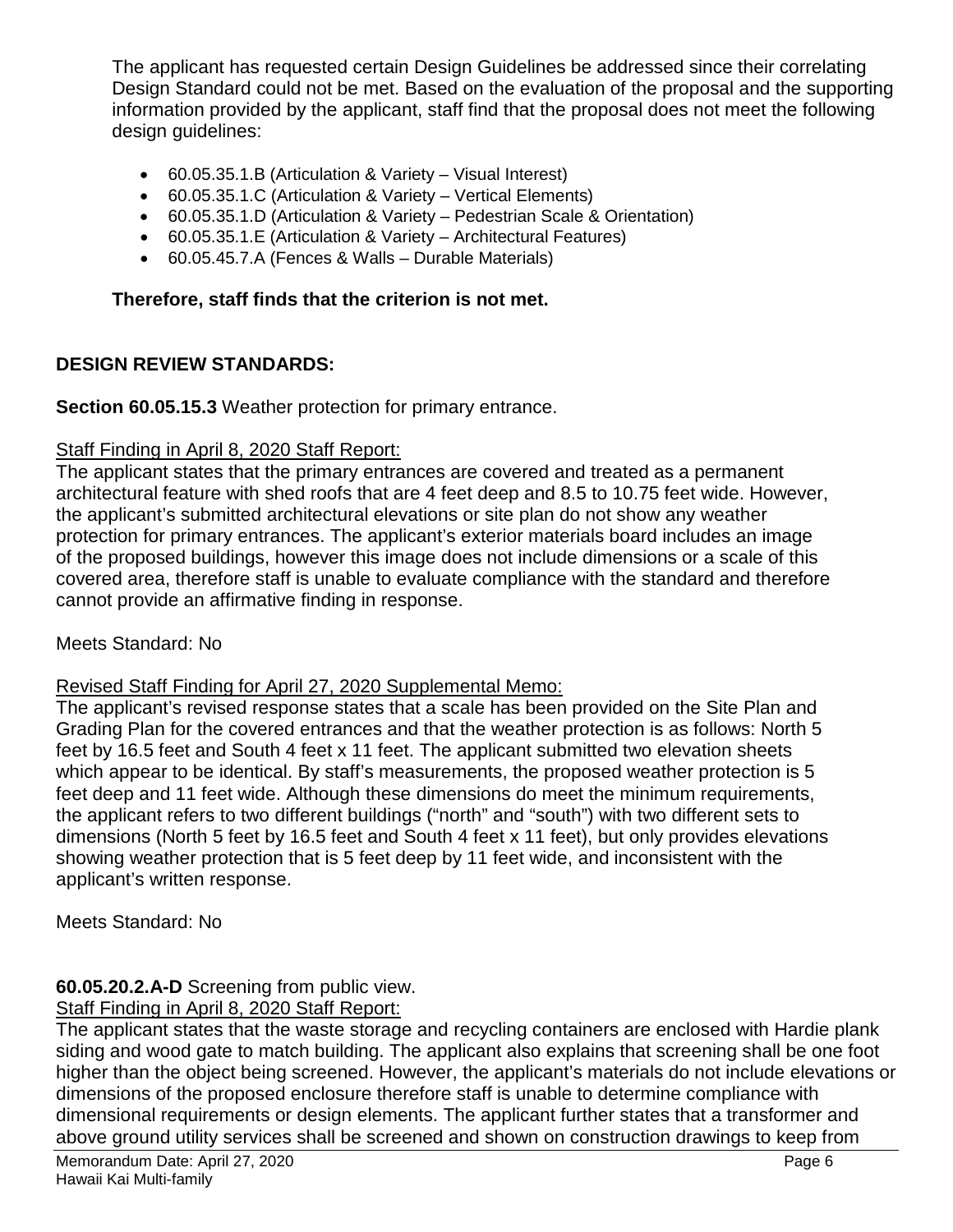view from the public street. However, staff is unable to determine where above ground utilities are located or how they are to be screened.

# Meets Standard: No

# Revised Staff Finding for April 27, 2020 Supplemental Memo:

The applicant states that the Landscape Plan and Site Plan have been revised to meet requirements and that slider door elevation and materials are provided. The resolution of the applicant's revised Landscaping Plan and the amount of information simultaneously displayed on the Landscaping Plans make it difficult to discern what kind of plant species is proposed for screening the onsite transformer and whether or not the requirements outlined in Section 60.05.20.2.C. have been met. The applicant provided trash enclosure elevations, however, a scale was not provided and the details provided on the plans are indiscernible. Therefore, staff is unable to make affirmative findings.

Meets Standard: No

# **60.05.20.3.F** 5' minimum walkway width.

### Staff Finding in April 8, 2020 Staff Report:

The applicant states and the submitted plans show that the walkways between the two buildings are less than 5 feet. The Design Standard is not met and the applicant has not addressed the corresponding Design Guideline and it is not clear that the site can accommodate wider walkways in all locations.

### Meets Standard: No

### Revised Staff Finding for April 27, 2020 Supplemental Memo:

The applicant states that the Site Plan have been revised to show 5 foot wide walks. The applicant's plans have been revised to show a 5 foot wide walkway between the two proposed buildings. However, the applicant's plans also show revisions to the pedestrian connection between the ADA parking space and the rest of the onsite pedestrian circulation system and the width of the walkway is abstruse. Therefore, staff is unable to make affirmative findings.

Meets Standard: No

# **60.05.25.3.A –** Minimum Landscape Area (15%).

### Staff Finding in April 8, 2020 Staff Report:

The subject site is 18,862 square feet, requiring a minimum of 2,829 square feet of landscaping area. The applicant states 21% of the gross area is landscaped, however, the submitted landscaping plans indicate that approximately 10% (or 1,916 square feet) of the gross site is landscaped. The proposal does not meet this standard and the applicant has not addressed the corresponding Design Guidelines.

Meets Standard: No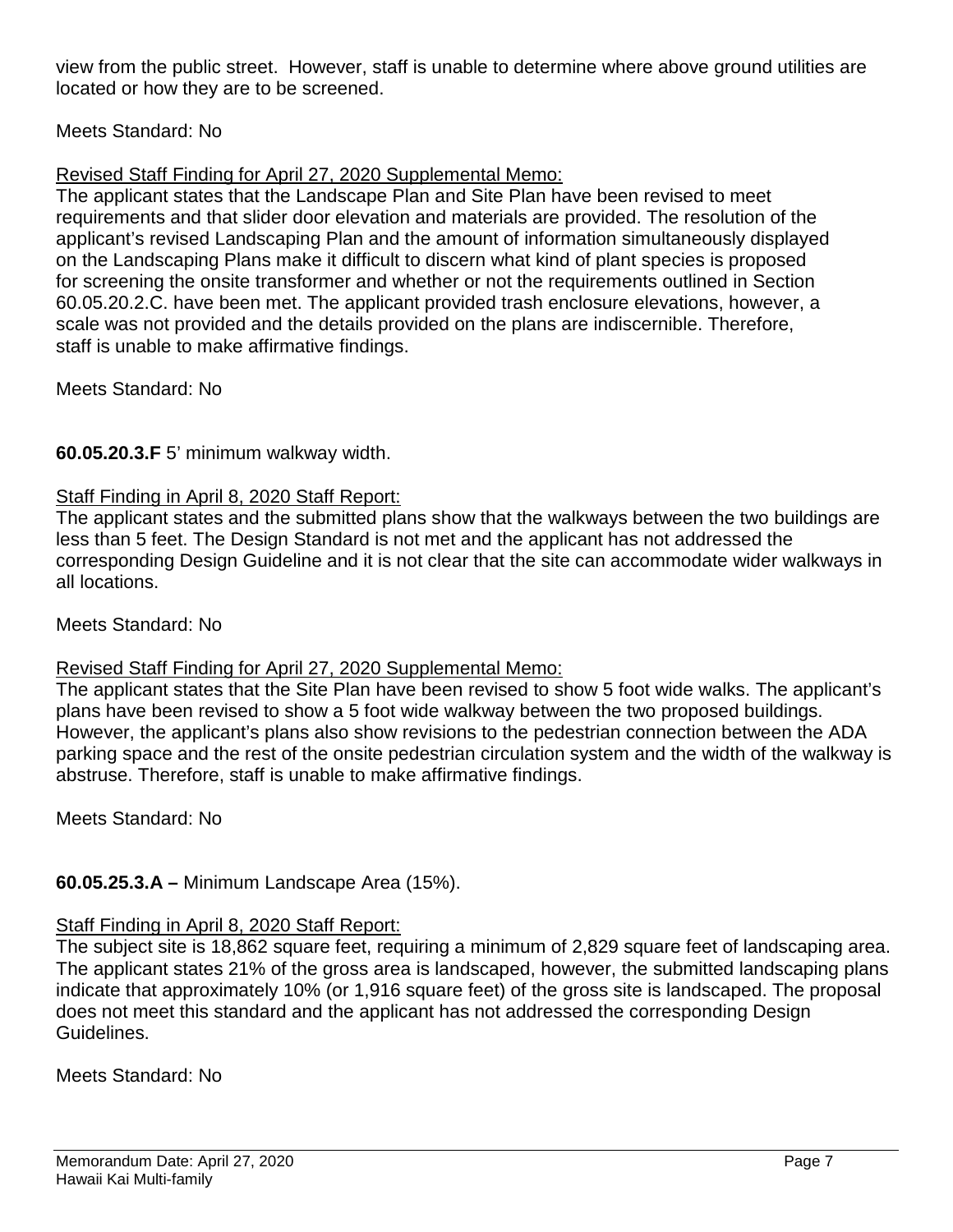# Revised Staff Finding for April 27, 2020 Supplemental Memo:

The applicant states that, "the revised Landscape Plan shows ground cover on all areas that do not have shrubs and trees, creating a percentage 3,885 sq. ft." The applicant further explains that all soil shows ground cover and ground cover, trees and shrubs create the landscape and that the ground cover lines don't show over the entire plans because it would be unreadable on the plans. Staff finds that the revised Landscape Plan is still difficult to read and is unable to determine exactly which areas are proposed to be landscaped. Therefore, staff is unable to make affirmative findings.

Meets Standard: No

# **60.05.25.3.B** – Active Open Space (25% of the required open space)

# Staff Finding in April 8, 2020 Staff Report:

The standard required open space for the site is 2,829 square feet, 25% of which is 707 square feet. The applicant states 718 square feet of active open space is proposed in the "barbeque and sunning area". Beaverton Development Code defines Active Open Space as, "Open space where human activities include recreational and social opportunities, such as play fields, playgrounds, swimming pools, plazas and other recreational facilities."

The applicant's plans do not show the boundaries of the proposed active open spaces, however, the area with the picnic table and barbeque on the applicant's plans appears to be enclosed by evergreen shrubs, limiting the open area to approximately 310 square feet by staff measurements. The applicant proposes a second open space area designated as the "children's play area" which the applicant states is 348 square feet. The applicant does not identify where the "children's play area" is to be located. The only other open area appears to be a 384 square foot area between the two buildings that is heavily landscaped around its perimeter. The non-densely landscaped area contains a paved area with four (4) benches. Staff's calculations show that the non-densely landscaped area is approximately 200 square feet of the 384 square foot area calculated by staff. The total active area between the 310 square foot picnic area and the 384 square foot area between buildings is 694 square feet, which is less than the 707 square feet required. Staff finds the proposal does not meet this standard and the applicant has not addressed the corresponding Design Guidelines.

# Meets Standard: No

# Revised Staff Finding for April 27, 2020 Supplemental Memo:

Beaverton Development Code defines Active Open Space as, "Open space where human activities include recreational and social opportunities, such as play fields, playgrounds, swimming pools, plazas and other recreational facilities." The standard required open space for the site is 2,829 square feet, 25% of which is 707 square feet. The applicant's revised narrative in response to 60.05.25.3.G states that the revised plans now contain a contiguous area of 707.67 square feet, which is the minimum required active open space amount for the site. The applicant's revised landscape plan shows the area in the northwest portion of the site as a small hardscaped area with a sidewalk that extends east into the landscape buffer area between the adjacent property and the parking area and terminates after approximately 18 feet. The applicant's landscape plan is blurry so it is difficult to discern the exact boundary of the plaza/active open space area on the landscape plan. Using the revised site plan provided and counting the area labeled as scored concrete staff measures 729 square feet of active open space plaza area.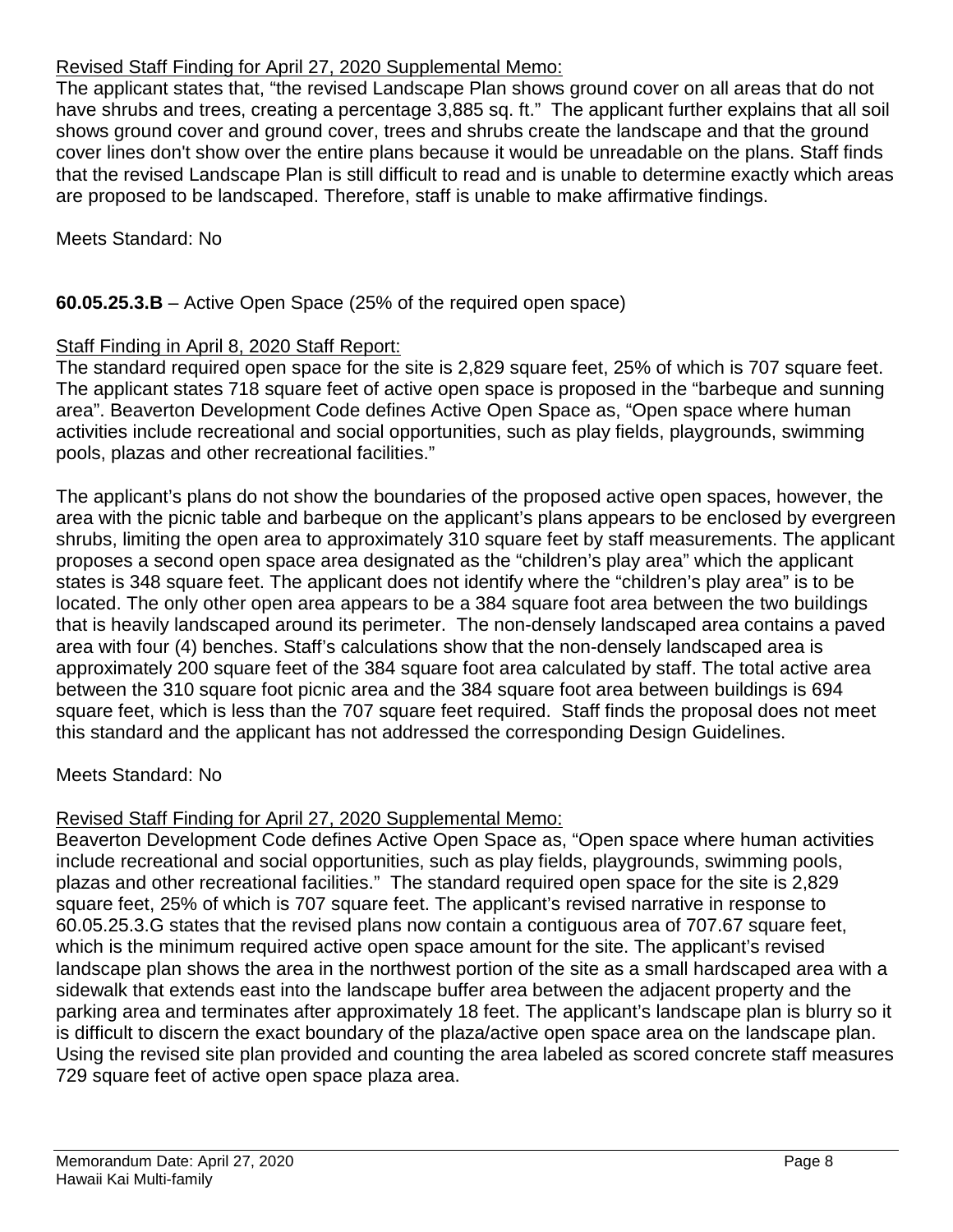Staff notes that the active open space plaza area encroaches into the require 10 foot landscape buffer in which non-landscape areas are not permitted. When the hardscape area that is within the required landscape buffer is removed the plaza measures 445 square feet. While the area in total is sufficient to meet the standard it includes the area in the buffer and then violates Design Standard 60.05.25.13. In describing what can be in the landscape buffer area, Design Standard 60.05.25.13 states; "Only landscaping shall be allowed in the landscape buffer area." The addition of a sidewalk and paved area for the active use by persons is not consistent with the requirements or intent of the landscape buffer area which are intended to provide a visual and noise buffer between adjacent uses.

Therefore the area within the landscape buffer should be removed from the calculations or an exception to the buffer standards should be provided under the Design Guidelines. The applicant has not requested to provide a narrower buffer standard under the Design Guidelines, so staff removes the area from the active open space calculations.

Staff also notes that without the encroachment into the landscape buffer area, the active open space is reduced to 445 square feet, which is below the 640 square feet required by Standard 60.05.25.3.G for which the applicant has not provided a revised response to.

Meets Standard: No

**60.05.25.3.J** – Other improvements providing similar levels of activity.

# Staff Finding in April 8, 2020 Staff Report:

The applicant states that there is no alternative review proposed under this section, however the applicant does not provide two items from each list in the each active open space area and does not address the corresponding Design Guideline.

# Meets Standard: No

# Revised Staff Finding for April 27, 2020 Supplemental Memo:

The applicant states that a 'mister' and barbeque are shown on the revised plans. However, the applicant does not provide details for these features including how the active open space is intended to function. Therefore, staff is unable to determine whether or not these are permanent features and how the proposed features fit into the area.

Meets Standard: No

**60.05.25.10** – Minimize grade changes.

# Staff Finding in April 8, 2020 Staff Report:

The applicant's grading plan is difficult to read, only the 220 contour line is labeled, existing and proposed grading are not labeled in the legend or on the plan, and it is unclear how the proposed walls and structures tie into the surrounding grading. Therefore compliance with grading standards cannot be determined by staff. Without the ability to determine if the proposed grading complies with Development Code standards, affirmative findings cannot be made.

Meets Standard: No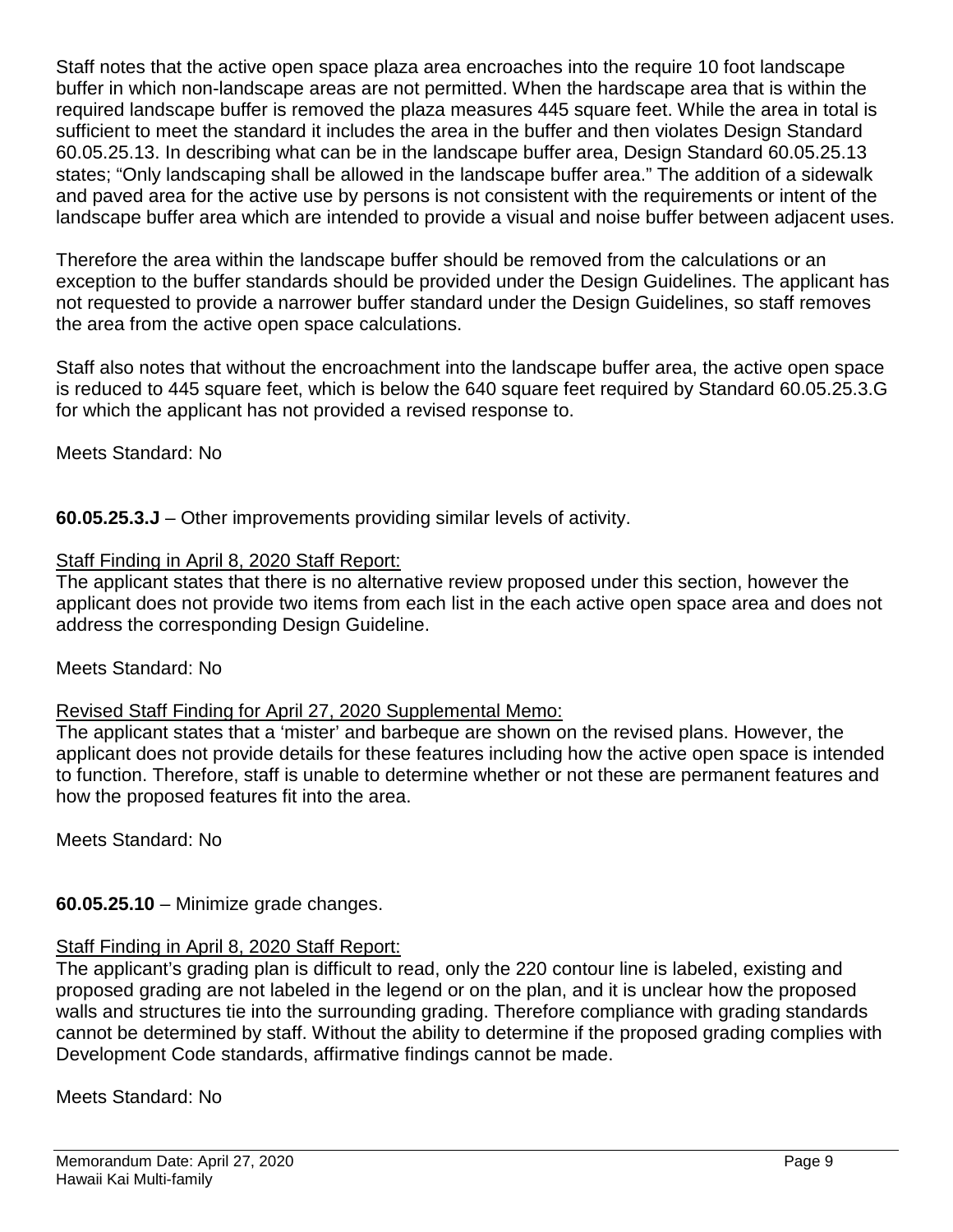# Revised Staff Finding for April 27, 2020 Supplemental Memo:

As previously mentioned in response to Facilities Review criterion J, the applicant's revised grading plan (received on April 22, 2020) remains unclear. Proposed contours appear to be disconnected in areas and the applicant does not show existing grades directly north, east or south of the site. This information is necessary to understand how the proposed grades may affect the neighboring properties. As the plans are still difficult to read, compliance with Facilities Review criterion J and Standard 60.05.25.10 cannot be determined.

## Meets Standard: No

**60.05.25.13** – A landscape buffer is required along the side and rear of properties between different zoning district designations and the width of the buffer cannot exceed the standard yard setback.

## Staff Finding in April 8, 2020 Staff Report:

The subject site is zoned NS and abuts a parcel zoned R2 to the north, therefore a 10 foot wide B3 buffer is required. The side setback in the NS zone is 10 feet therefore the required landscape buffer does not exceed the setback dimension. However, the applicant's plans show that the proposed landscape buffer along the norther property line ranges in width from 8 feet to 10 feet. Therefore, as proposed the standard is not met. The applicant has not requested to address the corresponding Design Guideline.

## Meets Standard: No

## Revised Staff Finding for April 27, 2020 Supplemental Memo:

The applicant states that the north buffer is now 10' as shown on the Site Plan. The applicant explains that one previously provided parking spot was removed to provide room for this change. However, as staff has previously noted, the proposed active open space plaza area encroaches into the require 10 foot landscape buffer in which non-landscape areas are not permitted. When the hardscape area that is within the required landscape buffer is removed the plaza measures 445 square feet. While the area in total is sufficient to meet the standard when the area in the buffer is included the active open space area then violates Design Standard 60.05.25.13. Design Standard 60.05.25.13 in describing what can be in a landscape buffer states; "Only landscaping shall be allowed in the landscape buffer area." The addition of a sidewalk and paved area for the active use by persons is not consistent with the requirements or intent of the landscape buffer area which are intended to provide a visual and noise buffer between adjacent uses. Therefore the area within the landscape buffer should be removed from the calculations. With the removal of the active open space area the proposal meets the buffer standard width of 10 feet. Staff recommend a condition of approval requiring the applicant to submit revised plans showing nothing but landscaping within the required landscape buffer, consistent with Section 60.05.25.13.

Meets Standard: Yes, with Condition of Approval

### **60.05.25.13.D –** B3-High screen buffer vegetation requirements.

### Staff Finding in April 8, 2020 Staff Report:

The applicant's plans show a 6 foot tall fence along the northern property line and three eastern redbud trees proposed in the buffer area, as required. However, the applicant does not indicate the planting height, which is required to be a minimum of 6 feet. Staff recommend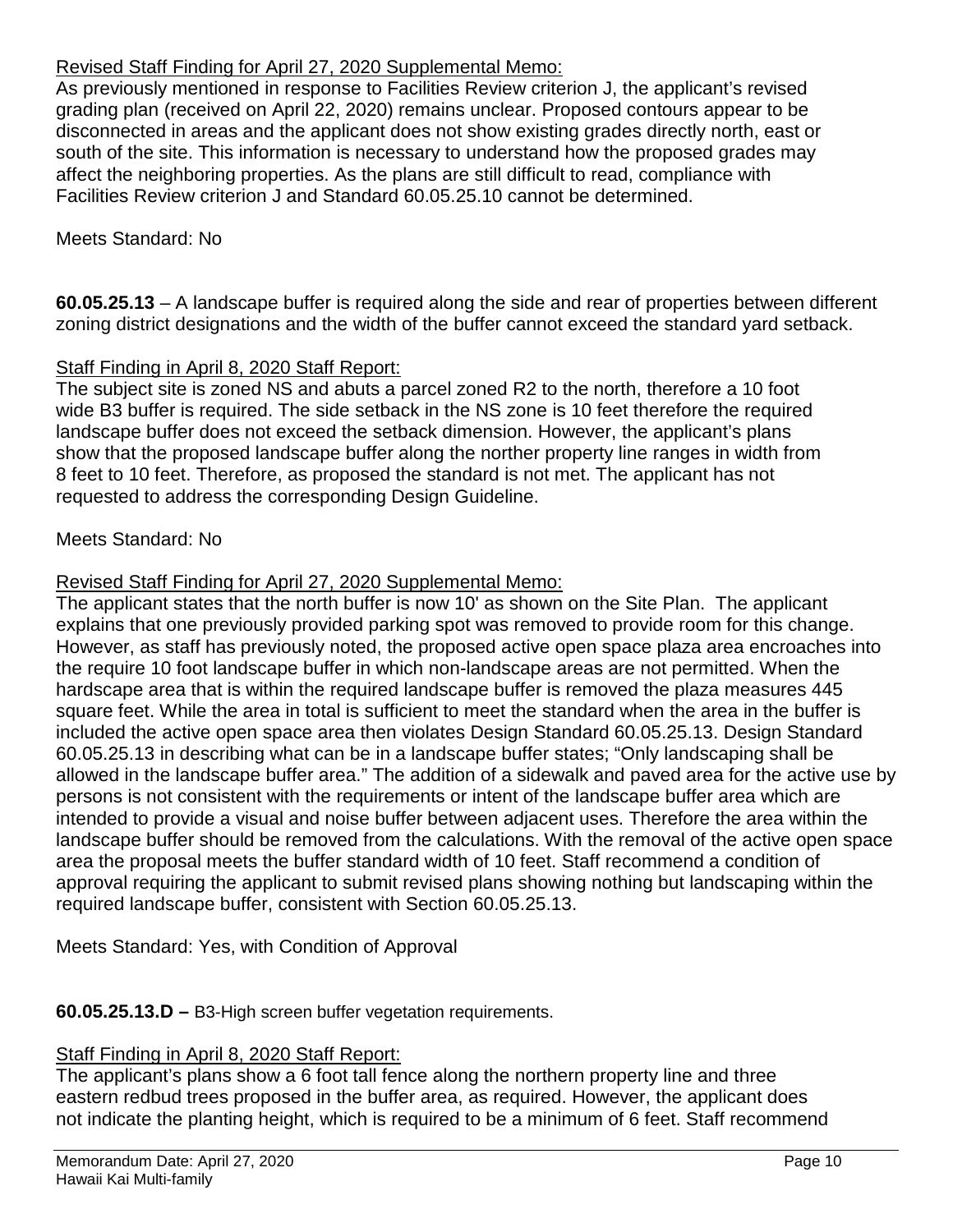a condition of approval requiring the applicant to submit plans demonstrating compliance with all applicable provisions of 60.05.25.13.D. The applicant's plans show viburnum davidii, an evergreen shrub, is proposed between the trees. The applicant's plans show the use of rubus calycinoides as ground cover in the landscape buffer area

Meets Standard: Yes, with Condition of Approval

# Revised Staff Finding for April 27, 2020 Supplemental Memo:

As previously mentioned, the applicant's revised plans submitted on April 22, 2020 show the extension of the Active Open Space area into the required landscape buffer area, in which nonlandscape areas are not permitted. Therefore, the area within the landscape buffer should be removed from the buffer. With the removal of the active open space area the proposal meets the buffer standard width of 10 feet but compliance with the planting requirements outlined in Section 60.05.25.13.D cannot be determined. Therefore, staff recommend a condition of approval requiring the applicant to submit revised plans demonstrating compliance with all applicable provisions of Section 60.05.25.13.D.

Meets Standard: Yes, with Condition of Approval

# **DESIGN REVIEW GUIDELINES**

**60.05.35** *Building Design and Orientation Guidelines. Unless otherwise noted, all guidelines apply in all zoning districts.*

- *1. Building Elevation Design Through Articulation and Variety*
	- *B. Building elevations should be varied and articulated to provide visual interest to pedestrians. Within larger projects, variations in architectural elements such as: building elevations, roof levels, architectural features, and exterior finishes should be provided. (Standards 60.05.15.1.A and B)*

# Staff Finding in April 8, 2020 Staff Report:

The applicant has not provided a response to Design Guideline 60.05.35.1.B, which is applicable to Design Standard 60.05.15.1.B to which the applicant responded that the Design Guideline would be addressed. As the applicant has not provided any evidence to support the compliance with the Design Guideline staff does not have sufficient evidence to make affirmative findings.

# **Therefore, staff finds that the Guideline is not met.**

# Revised Staff Finding for April 27, 2020 Supplemental Memo:

The applicant states that the buildings have three colors, decks on each unit, front entrances with deck/roofs and have faux brick and various sizes of Hardyboard siding placed both vertically and horizonally and adds that windows are large and all have trim. Staff finds that variation is provided by the use of Hardyboard, veneer brick, and glazing. The applicant's plans show that articulation is provided by the proposed weather protection feature over the primary entrances and recessed walls in the balcony area.

However, the applicant has only provided building elevations for one of the two buildings, and based on the applicant's written response, the two buildings do differ, therefore, staff is unable to make affirmative findings. Furthermore, the labels on the elevations are not clear. Instead of labeling the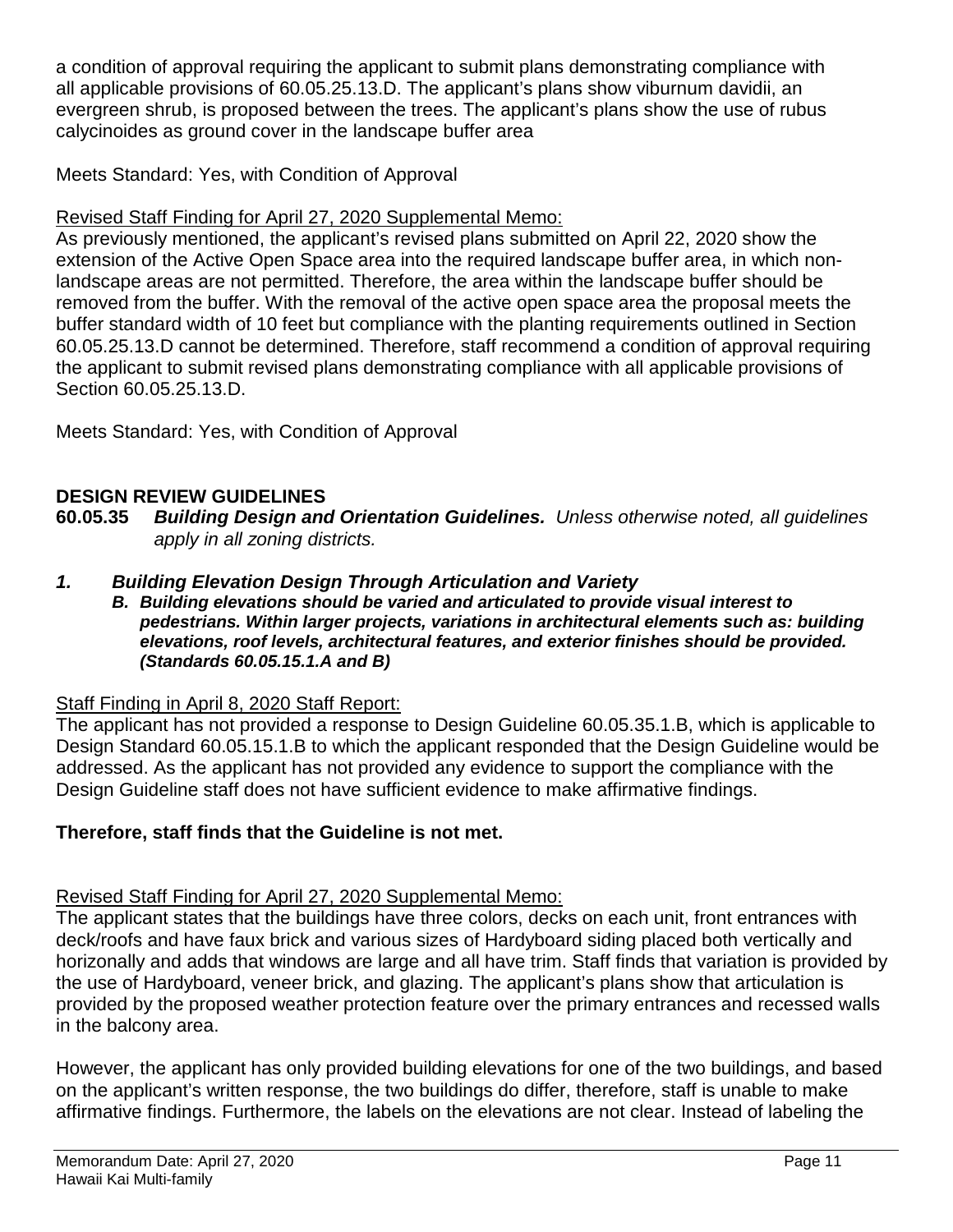elevations with the cardinal direction they are facing, the applicant uses descriptions such as "Building – Left Looking Elevation at Front" and "Building – Right Looking Elevation at Front".

# **Therefore, staff finds that the Guideline is not met.**

### *C. To balance horizontal features on long building elevations, vertical building elements, such as building entries, should be emphasized. (Standards 60.05.15.1.A and B)*

## Staff Finding in April 8, 2020 Staff Report:

The applicant has not provided a response to Design Guideline 60.05.35.1.C, which is applicable to Design Standard 60.05.15.1.B to which the applicant responded that the Design Guideline would be addressed. As the applicant has not provided any evidence to support the compliance with the Design Guideline staff does not have sufficient evidence to make affirmative findings.

## **Therefore, staff finds that the Guideline is not met.**

## Revised Staff Finding for April 27, 2020 Supplemental Memo:

The applicant states that the building entrances are centered in the buildings, with all sidewalks, landscaping, etc. designed around them and that they are large and have covered roofs. The applicant further explains that the buildings are midsized (76') and the two buildings are sited at a right angle to break up any potential 'combined' look of the two buildings. Staff finds that the applicant's plans indicate entrances will be centrally located, and covered, breaking up the longest building elevations.

## **Therefore, staff finds that the Guideline is met.**

#### *D. Buildings should promote and enhance a comfortable pedestrian scale and orientation. This guideline does not apply to buildings in Industrial districts where the principal use of the building is manufacturing, assembly, fabricating, processing, packing, storage, wholesale or distribution activities. (Standards 60.05.15.1.B)*

### Staff Finding in April 8, 2020 Staff Report:

The applicant states that the north building front (west) wall that faces the street has 169.77 square feet of undifferentiated blank wall but that a different width and direction of hardie plank siding is proposed to break up the façade. The north building front elevation provides pedestrian level windows and material treatments that differentiate the floors of the building, providing visual relief to pedestrians.

The applicant states that the west side elevation of the southern building has an areas of 246.45 square feet of undifferentiated blank wall, the narrative states that a different pattern of hardie plank is used to provide visual relief, however the applicant's elevations do not reflect this materials change, it is unclear to staff what is proposed in this area as the narrative and plans do not match. As such, staff has insufficient information to determine what is proposed by the applicant and cannot make affirmative findings that the Guideline is met.

# **Therefore, staff finds that the Guideline is not met.**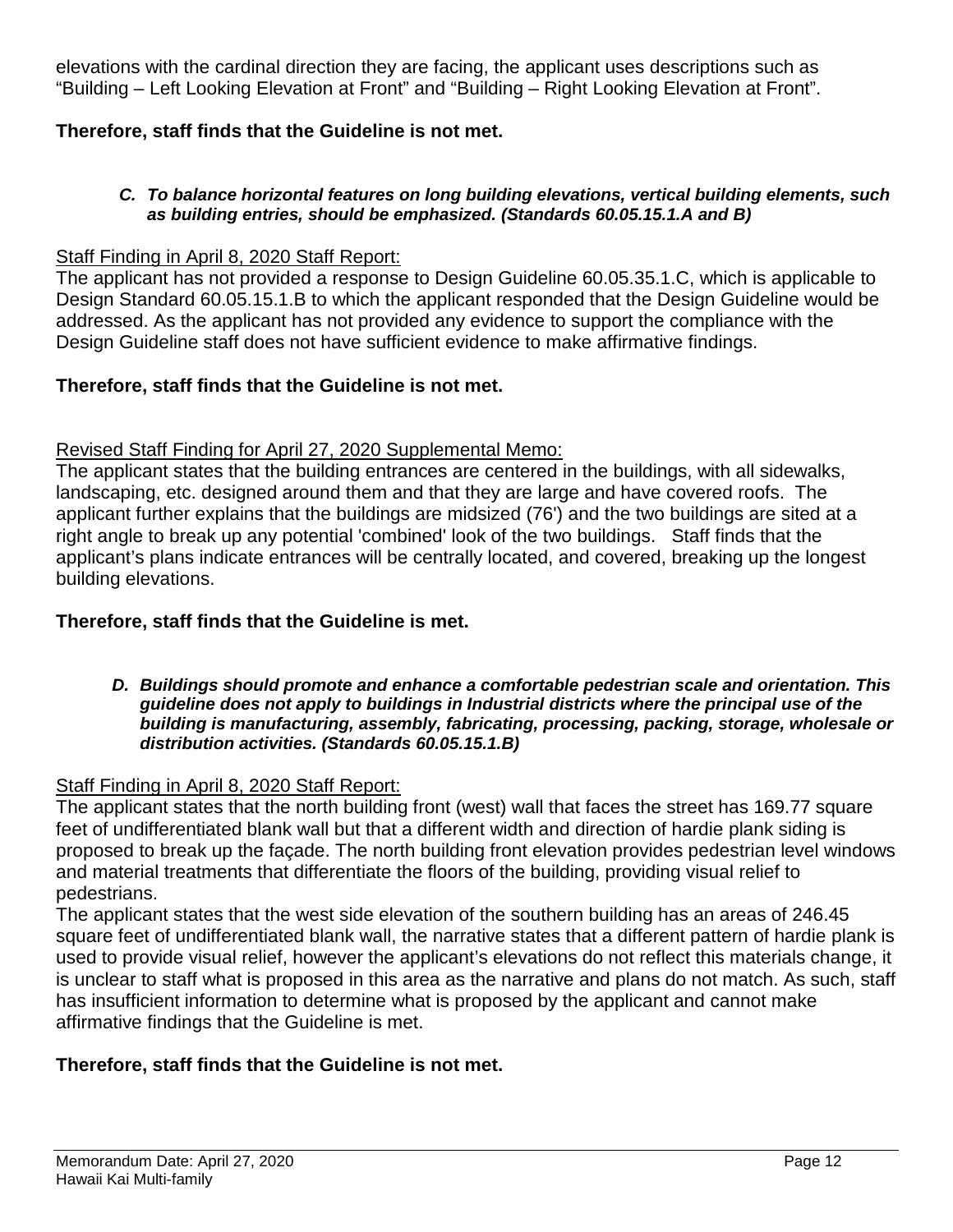# Revised Staff Finding for April 27, 2020 Supplemental Memo:

Applicant states that the narrative and building elevations have been revised to match and that now the buildings promote and enhance a comfortable pedestrian scale and orientation. The applicant further explains that the Site Plan was specifically designed for this purpose with the two buildings sited at right angles and sidewalks, trees, parking designed to break up all planes and straight lines. The applicant's plans show that the southern building is within close proximity to the adjacent public sidewalk and that the proposed height of the buildings is consistent with the standard in the NS zoning district. The applicant's plans also so that the varying orientation of the buildings provide some variety and interest.

# **Therefore, staff finds that the Guideline is met.**

*E. Building elevations visible from and within 200 feet of an adjacent street or major parking area should be articulated with architectural features such as windows, dormers, off-setting walls, alcoves, balconies or bays, or by other design features that reflect the building's structural system. Undifferentiated blank walls facing a street, common green, shared court, or major parking area should be avoided. (Standards 60.05.15.1.B, C, and D)*

# Staff Finding in April 8, 2020 Staff Report:

The applicant has not provided a response to Design Guideline 60.05.35.1.E, which is applicable to Design Standard 60.05.15.1.E to which the applicant responded that the Design Guideline would be addressed. As the applicant has not provided any evidence to support the compliance with the Design Guideline staff does not have sufficient evidence to make affirmative findings.

## **Therefore, staff finds that the Guideline is not met.**

### Revised Staff Finding for April 27, 2020 Supplemental Memo:

The applicant states that all building elevations visible from and within 200 feet of SW 96th Avenue and the parking areas have architectural features such as large windows, with trim off-set front entrance, three types of siding (installed both vertically and horizontally, balconies (portion seen from front), faux brick. The applicant further explains that two buildings, rather than one, where chosen to break up the bulk of one large building.

The applicant's submitted materials do show that building elevations are treated with windows, balconies, small feature roofs (weather protection) and changes to materials types. However, as previously mentioned, the applicant has only provided building elevations for one of the two buildings, and based on the applicant's written response, the two buildings do differ, therefore, staff is unable to make affirmative findings.

# **Therefore, staff finds that the Guideline is not met.**

*60.05.45. Landscape, Open Space and Natural Areas Design Guidelines. Unless otherwise noted, all guidelines apply in all zoning districts.*

# *7. Fences and walls.*

*A. Fences and walls should be constructed of attractive, durable materials. (Standard 60.05.25.9)*